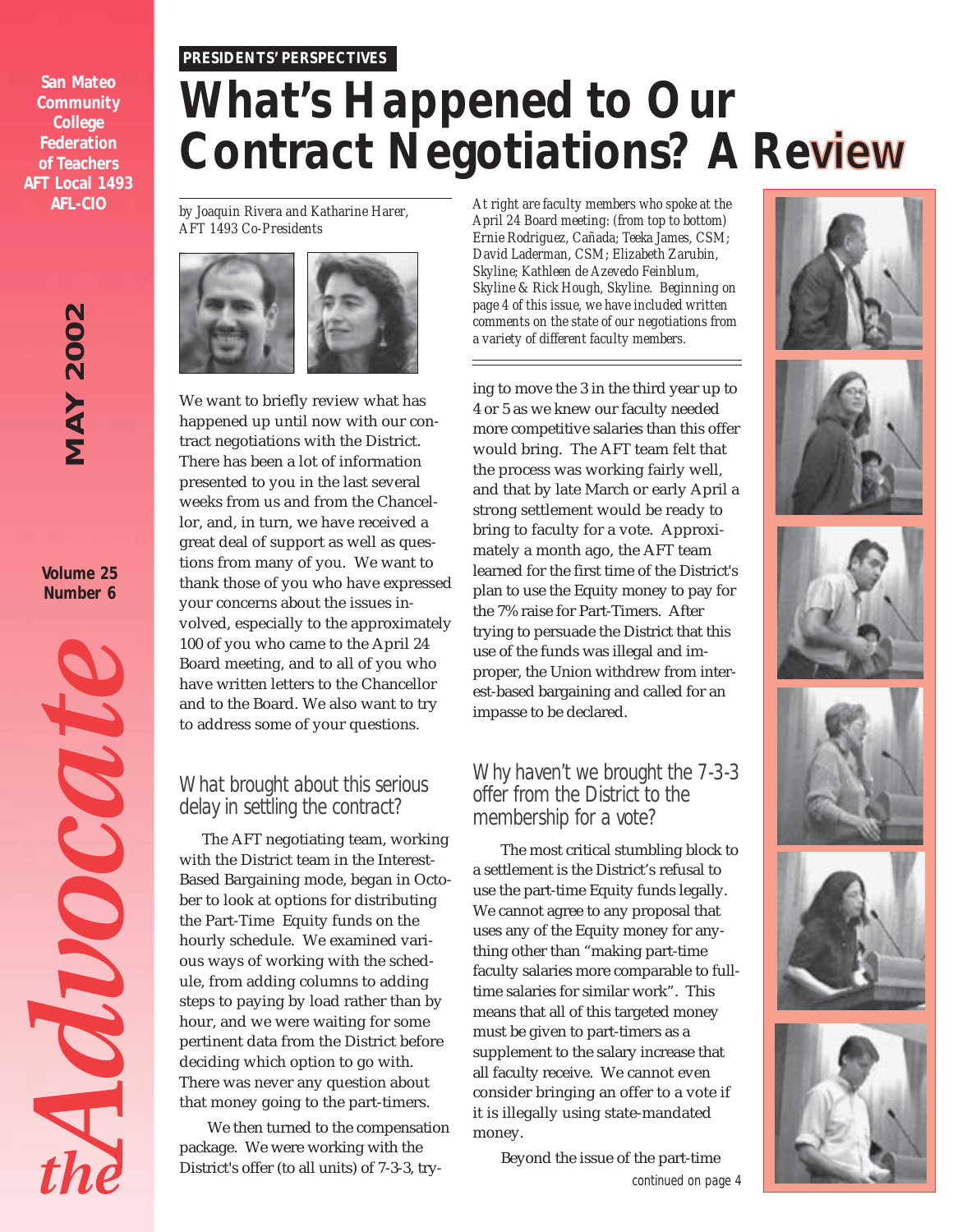Advocat

## 2002 *MAY 2002* MAY

#### **San Mateo Community College Federation of Teachers AFT Local 1493, AFL-CIO**

1700 W. Hillsdale Blvd. San Mateo, CA 94402 (650) 574-6491

**Editor** Eric Brenner, Skyline, x 4177

**Editorial Board** Eric Brenner, Skyline, x 4177 Dan Kaplan, x 6491

#### **Co-Presidents**

Katharine Harer, Skyline, x 4412 Joaquin Rivera, Skyline, x 4159

**Vice President** Bess Chandler, Skyline, x 4286

**Secretary** George Goth, Skyline, x 4390

**Treasurer** Anita Fisher , CSM, x6383

#### **Chapter Chairs**

Bess Chandler, Skyline, x 4286 Pat Deamer, Skyline, x 4217 Romelia Thiele, Cañada, x3211 John Searle, CSM, x6607

#### **Executive Committee Reps.**

Nina Floro, Skyline, x 4414 Rick Hough, Skyline, x 4193 Anne Nicholls, Cañada, x 3293 Karen Olesen, Cañada, x 3415 Mary Valenti, CSM, x 6194 Linda Vogel, Skyline, x 4289 Shaye Zahedi, CSM, x 6240

#### **Part-timers Reps.**

Carol Hansen, CSM, x 6677 x 9267 Paddy Moran , CSM, x 6677 x 9245

**Chief Grievance Officer** John Kirk, CSM, x 6386

**Executive Secretary** Dan Kaplan, x 6491

#### **GRIEVANCE REPORT** *Chancellor Denies Instructor Was in Danger*

## *Way Over the Line Revisited*

*by John Kirk, AFT 1493 Chief Negotiator*



This is an update of the article, "Way Over the Line", which appeared in the March issue of *The Advocate*. That article described a

*John Kirk*

case in which a student threatened a CSM instructor, yelled obscenities at her in front of the class and knocked the instructor's purse across the room. Since that article was written, a hearing was held before the Chancellor.

The Chancellor was required by the contract to respond in writing to the grievance within 15 working days. The hearing was held on 2-12- 02 and the Chancellor's response was dated 4-17-02.

In his denial of the grievance, the Chancellor made a number of serious mistakes.

**1. "You did not present a compelling argument for "Imminent danger of harm."**

#### The Chancellor wrote:

*"The second occurrence of disruptive behavior with the student occurred at the end of the class session. While unpleasant, the student's behavior was not physical towards any individual—yourself or other students."*

In her report of the incident, the instructor wrote:

*"...the student "moved in front of my table, put his hands on it, and yelled into my face, "You better watch your face, bitch, because I'm going to be following you!" I believe he then yelled, "You stupid bitch!" again, violently sweeping my purse off the table as he did so."*

#### A student witness wrote:

*"Several of us were at the front, when another student told him that he needed to calm down, and he turned on her and told her "get out of my face, you stupid fucking bitch or I'll whoop your ass." The disrupting person then approached (the instructor's) desk and threw her purse on the floor and continued cursing at her in a threatening manner right up in her face."*

#### Another student witness wrote:

*"This situation was extremely serious, not only did it threaten my well being and security, it also disturbed (the instructor)...I'm currently not enrolled in any classes because I'm scared for my safety...I'm shocked and appalled that he is still walking the campus after he made a serious attempt in attacking (the instructor) and myself. If I remember correctly in high school if this kind of incident occurred not only was the student arrested but was also expelled from the district. Why isn't this the case here."*

Carefully read the Chancellor's response again:

> *"While unpleasant, the student's behavior was not physical towards any individual—yourself or other students."*

**2. "The student behavior in question does not meet the test of "good cause' for suspension or expulsion."**

The Chancellor cited a number of Education code sections to support his position. In particular he cited Education Code §76032. Ap-

 $\bigoplus$   $\bigoplus$   $\cdots$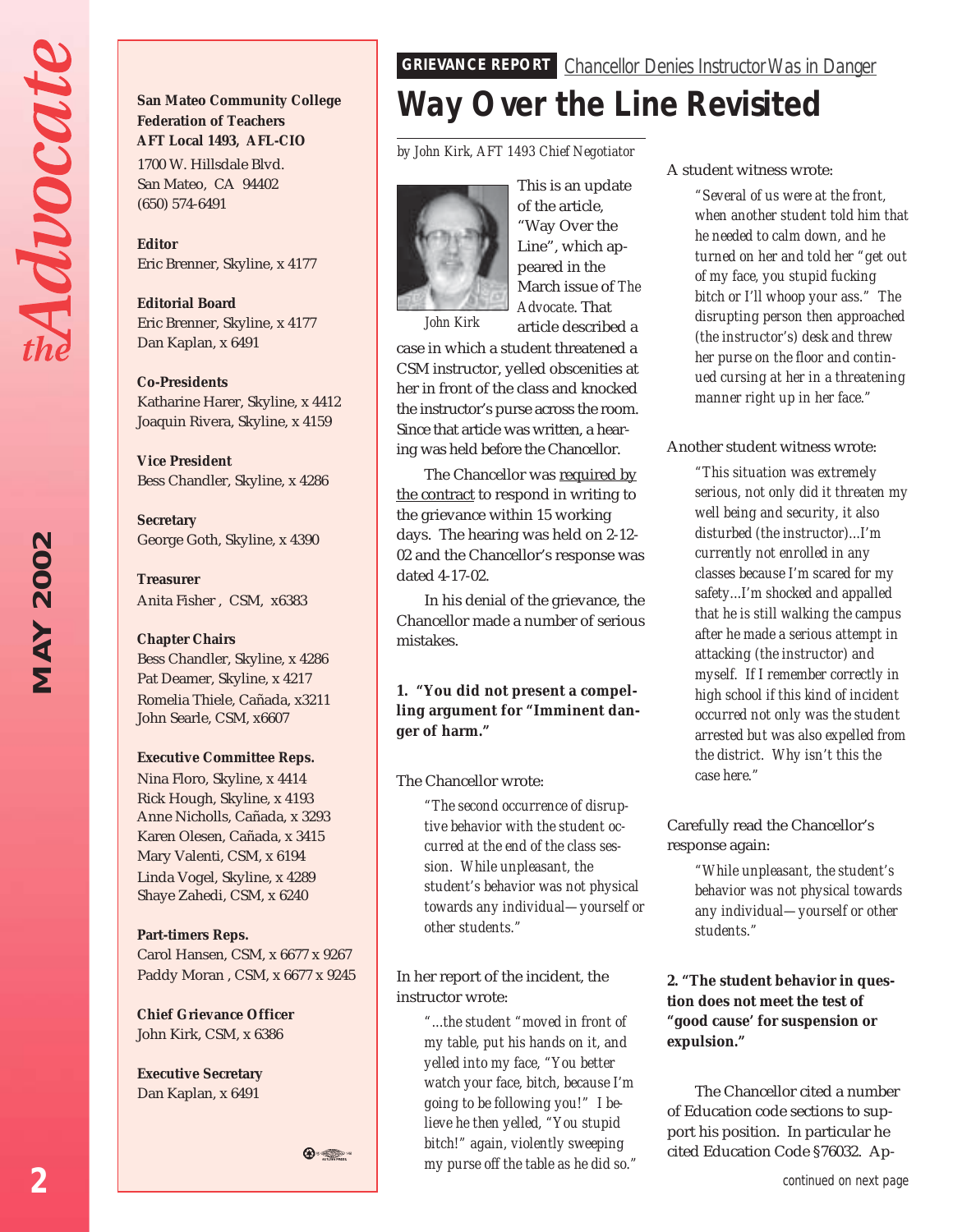#### **Grievance Report**

*continued from previous page*

parently, the Chancellor meant to cite Education Code §76033. That section of the code states that a "good cause" for suspension or expulsion is:

> *(b) Assault, battery, or any threat of force or violence upon a student or college personnel.*

We think that the facts in this case meet this test of "good cause."

He cites Education Code §66017, which permits an immediate suspension when "required in order to protect lives or property." That same section of the Education Code also states:

> *"The chief administrative officer of a community college...shall take appropriate disciplinary action against any student...who...has been found to have willfully disrupted the orderly operation of the campus. ...The disciplinary action may include, but need not be limited to, suspension, dismissal, or expulsion."*

We think that the facts in this case meet this test of willful disruption of the orderly operation of the campus.

He cited Education Code §76030 which states that the suspension or expulsion of a student must be for "good cause"...when the presence of the student causes a continuing danger to the physical safety of the student or others."

We think that the facts in this case also meet this test.

**3. "The offer was made to give you an in-person apology in the presence of the Vice President of Student Services or a letter of apology, which you refused to accept."**

In fact, the instructor did accept the letter of apology from the student.

**4. "It is my decision that you and the Union do not have a right to review the student's records in this matter and that the student discipline was appropriately handled."**



The Chancellor is confusing a request to see a student's records with a request to know what disciplinary action the administration took against the student for his abusive and violent behavior. §76243 of the Education Code states:

> *"(a) A community college or community college district is not authorized to permit access to student records to any person without the written consent of the student or under judicial order except that access may be permitted to the following:*

*(b) The alleged victim of any sexual assault or physical abuse,...or threat or assault, or any conduct that threatens the health and safety of the alleged victim, which is the basis of any disciplinary action taken by a community college, shall be permitted access to that information. For the purposes of this subdivision, access to student record information shall be in the form of notice of the results of any disciplinary action by the community college and the results of any appeal, which shall be provided to the alleged*

*victim within three days following that disciplinary action or appeal. The alleged victim shall keep the results of that disciplinary action and appeal confidential."*

We believe that the instructor is legally entitled to know what disciplinary action the administration has taken in this case.

A group of faculty at CSM prepared and circulated a petition which read:

> We, the undersigned CSM faculty members, are profoundly disturbed by the administration's handling, as reported in the March 2002 "Advocate," of a student's violent behavior in a classroom last fall. This is a critical issue of workplace safety.

> We do not accept that such behavior can possibly be tolerated. Presumably, the terms of CSM policy are intended to ensure a safe workplace for faculty, staff and students. By not expelling this student, the College has completely undermined our confidence that this policy has any meaning.

> This incident reveals that the College does not share our understanding of what behavior is unacceptable. Clearly, there must be a formal discussion between administrators, faculty and staff to clarify our standards, and specifically, to clarify grounds for expulsion, and to restore a sense of "community" to our community college.

Over 100 CSM faculty signed the petition, and as a result, a number of meetings have been held between faculty and administrators to attempt to clarify the issue of workplace safety.

The Chancellor's decision to deny the grievance has been appealed to the Board of Trustees, and we are waiting for the Chancellor to set a date for the Board hearing.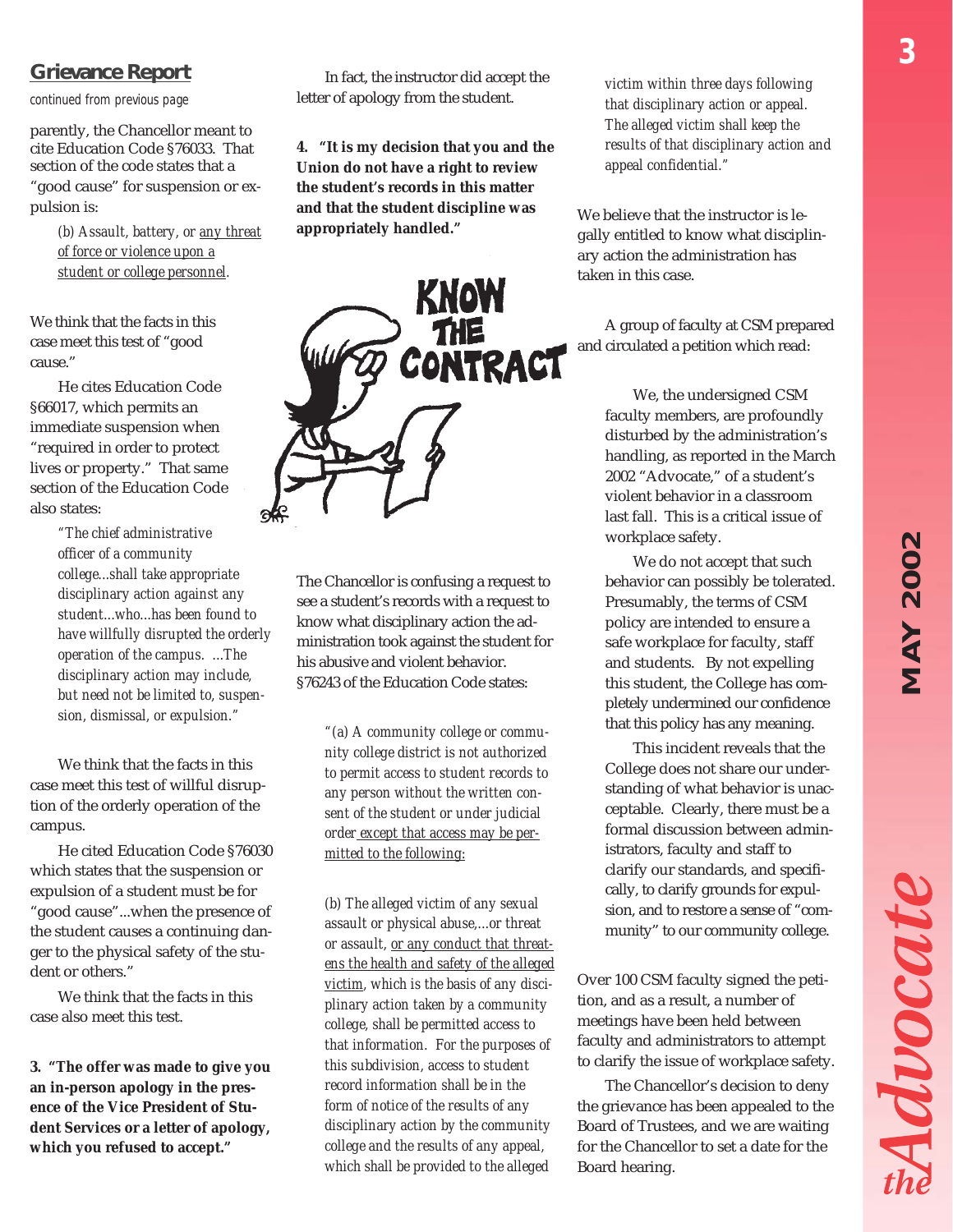#### *Negotiations Review & Update*

#### *continued from page 1*

equity money, we have made several proposals to the District on our salary compensation. We have most recently proposed a two-year agreement of 7- 3 as well as a three-year deal of 7-3-3 with an agreement to increase the third year over 3% if our District receives a specified growth increase from the state. We have also proposed that a new top step (Step 27) be created to benefit those faculty who are nearing retirement to improve their retirement benefits. Step 27 would be \$10,000 above Step 26 and any faculty member who has been at Step 26 for two or more years could opt to be moved to this step for one year only. Reminder: *With 7-3-3, our salaries will still be in the bottom third of Bay Area districts at the end of the third year.*

On health benefits, we have proposed that we be brought up to the same level as the other employee units because currently our faculty's benefit package is slightly behind the other units. Although the District has offered the same percentage increase as the other units agreed to, the actual monetary figures for faculty would be below the other units. We are also concerned about the fact that even if we are brought up to the same cap as the other units, in the last two years of the agreement faculty members with families will have to pay a significant amount above the cap to keep up with the rising costs of health plans.

Finally, we have also made a very modest proposal to continue our sabbatical program that we started last year on a one-year trial basis. Reminder: *We are the only district in the Bay Area that does not have an on-going sabbatical program.*

#### *Can we substantiate that District revenues can support an increase beyond the 7-3-3 offer?*

We recently sent two flyers to faculty that were both titled "The Real Facts and Figures" which showed how the District has millions of dollars in the budget that are available for salary increases. Since the two flyers looked very similar to each other, some people did not look at both and we want to reiterate the information presented in those flyers. The District has a long history of underestimating their revenues and overestimating their expenses. The result: every year the District ends up with more money than was projected when the budget was originally approved.

| <b>Academic</b><br>Year | <b>Revenues</b><br>underestimated<br>by: | <b>Expenditures</b><br>overestimated<br>by:                          | <b>Amount in excess</b><br>from the approved<br>budget: |
|-------------------------|------------------------------------------|----------------------------------------------------------------------|---------------------------------------------------------|
| 1996-97                 | $$ -567,156$                             | \$3,082,320                                                          | \$2,515,164                                             |
| 1997-98                 | 2,557,144                                | 1,291,800                                                            | 3,848,944                                               |
| 1998-99                 | 2,882,363                                | 3,243,614                                                            | 6,125,977                                               |
| 1999-00                 | 1,922,836                                | 4,064,970                                                            | 5,987,806                                               |
| 2000-01                 | 883,546                                  | 6,825,065                                                            | 7,708,611                                               |
|                         |                                          | (Source: CCFS-311. Amounts shown are for unrestricted general fund.) |                                                         |

For example, as you can see in the table above, in 2000-01, the District received \$883,546 more than they budgeted, and spent \$6,825,065 less than

## *What the Faculty are Saying*

*Dozens of faculty have written to the Chancellor, the Board and AFT 1493 to express their thoughts and concerns about the state of negotiations. We have excerpted selections from a variety of these letters below:*

Seven percent for this first year is a good start, but 3% in the second and third years is not enough… I must also say that you are mistaken if you think that closing the gap between full-time and part-time salaries is not of great concern to faculty. As someone who taught as a part-timer for ten years, I am acutely aware of how underpaid parttimers are for the teaching they do. And as someone who is now full-time, I recognize more clearly than ever the need to involve ALL faculty more fully in department, division, and college work. When part-timers are paid a fairer salary, they can be expected to contribute in ways that are currently unreasonable to ask of them, and in fact, impossible in many cases.

*Anne Stafford, CSM*

**\* \* \* \* \***

There is a significant faculty view that many previous Board members and prior Chancellor representatives have not been sympathetic to the plight of faculty regarding salaries for many years. In fact, as you pointed out, faculty salaries have slipped (standard of living and inflation index) for 10 years or more, and we are now in a place that most faculty see as insulting, and an embarrassment to this profession. Most faculty understand that the previous deficits can not be corrected in one negotiation year. However, it seems to me that this is a tremendous opportunity for you (as the new Chancellor) to bridge this repetitious pattern of what faculty perceive as sacrificial salary negotiations.

*Michael Standefer, Skyline*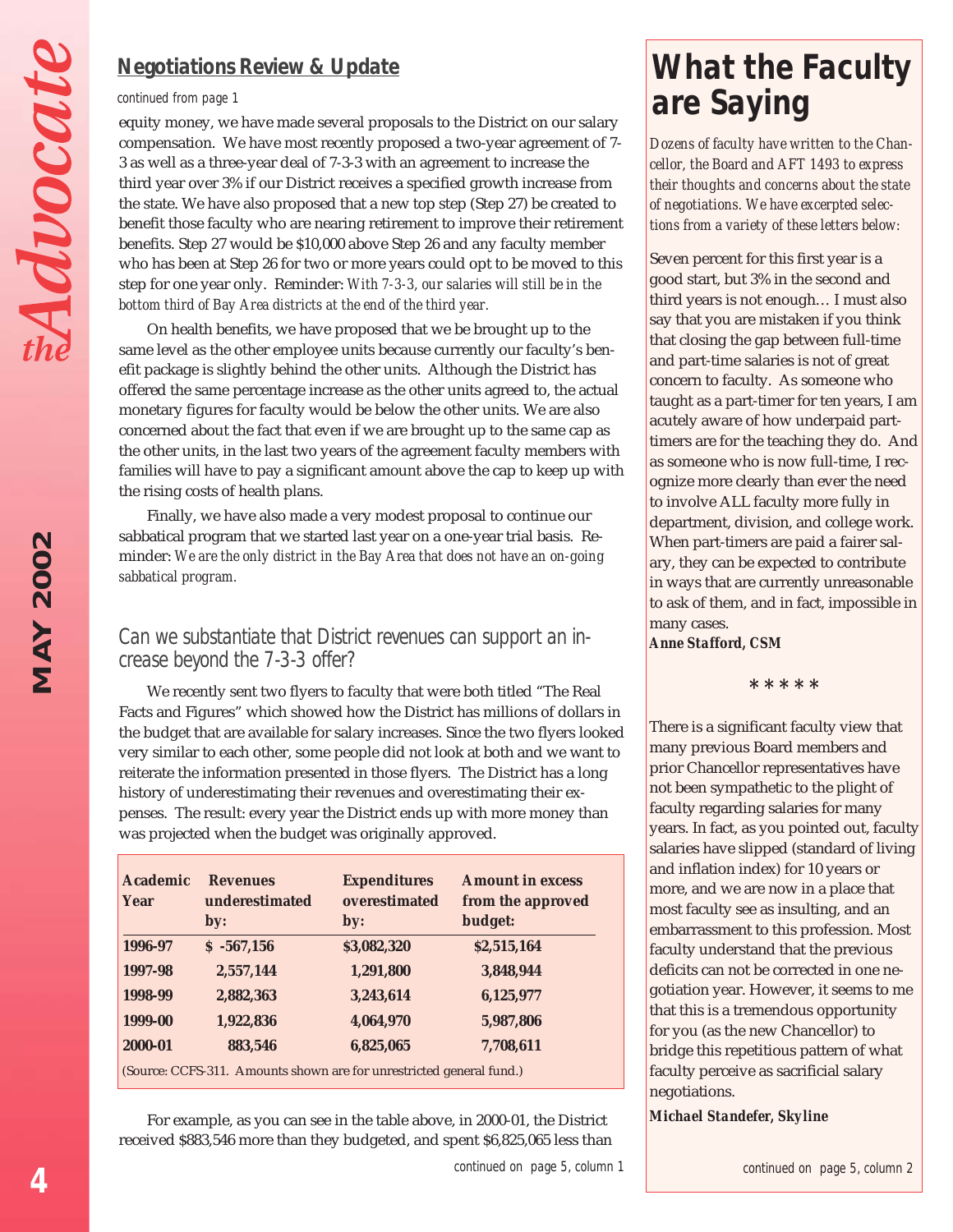#### *Negotiations Review & Update*

#### *continued from page 4*

they budgeted. When you add the two amounts, the District actually had at the end of the year \$7,708,611 more than they anticipated at the beginning of the year. All of that money is carried over into the next year's budget.

The District also consistently ends each year with an ending balance well in excess of the required 3% reserve (the 3% reserve is an amount equal to 3% of the total expenditures which districts must maintain for economic uncertainties). All of that money is carried over into the next year's budget. This money available for a fair raise. A 1% raise for faculty, including benefits, costs the District \$420,000. Although the District may claim that this money is "encumbered" for other purposes, we want to reiterate that the issue is one of *priorities*. If the District truly believes that a fair compensation for faculty is a top priority, they should act on that conviction when they set their budget priorities and allocate enough resources to give faculty a fair raise.

| <b>Academic</b> | <b>Ending</b>  | <b>Required</b> | <b>Amount in excess</b> |
|-----------------|----------------|-----------------|-------------------------|
| Year            | <b>Balance</b> | 3% reserve      | of the required reserve |
| 1995-96         | \$5,831,253    | \$2,062,675     | \$3,768,578             |
| 1996-97         | 6,775,095      | 2,125,004       | 4,650,091               |
| 1997-98         | 6,570,312      | 2,347,142       | 4,223,170               |
| 1998-99         | 8,180,859      | 2,447,909       | 5,732,950               |
| 1999-00         | 8,079,954      | 2,605,510       | 5,474,444               |
| 2000-01         | 8,166,079      | 2,771,009       | 5,395,070               |

(Source: CCFS-311. Figures shown are for total general fund.)

#### *Why did we agree to an "interest-based" method of negotiations which prevented us from discussing the progress of negotiations as we went along?*

The District proposed using the "interest-based" method as a means to negotiate in a more "collegial" and collaborative manner, theoretically allowing contract negotiations to progress more smoothly and quickly to an agreement than with traditional "positional" bargaining. We agreed to "interest-based" at the time because we believed that the District earnestly wanted to work with us to improve our faculty's low position in comparison to other Bay Area districts. One of the guidelines imposed on both sides using the interest-based method is that specific "options" discussed during bargaining be kept inside the room as none of them are official proposals yet. The theory is that constituents can have their expectations raised and lowered and this can cause confusion and put unnecessary pressure on the bargaining process. We were willing to go along with this guideline because we felt we were very close to a very good contract settlement. However, when we learned of the District's plan to inappropriately use the Part Time Equity funding and when we were not able to convince the District that this was a mistake, we decided to opt out of interest-based bargaining. Given the way the District has acted, we are not likely to agree to interestbased bargaining in the future.

*continued on page 6, column 1*

#### *What are Faculty Saying?*

*continued from page 4*

I also teach at City College of San Francisco and at College of Marin. When I saw the pay scale for parttime instructors, I was appalled at the difference between pay for the same job at other districts. I believe that the cost of living in San Francisco and in Marin could not possibly be that different from San Mateo. After 10 years with CSM, my pay would be about 60% less than the same time at CCSF. In the interests of attracting and keeping highly qualified teachers and having the parttime instructors participate in the committees at CSM, I ask that you increase salaries to the level of the districts in San Francisco and Marin.

*Kate Charlton, CSM*

**\* \* \* \* \***

I have seen six of my colleagues in the math department leave for other districts. Others willing to stick it out, struggle to live far away where housing is not so expensive while commuting one to three hours per day, adding to the exhaustion that we all face as teachers. What frustrates, and frankly infuriates me, is that for 25 years it has been nothing but talk! While chancellors come and go, and new board members get elected, still the steady degradation of our salaries continues. We were shown 7-3-3 and told this is a valiant attempt to make a difference, and that we should loudly cheer our good fortune. This jagged step forward followed immediately by two feeble stumbles back does not meet the needs of our faculty.

#### *Rick Hough, Skyline*

**\* \* \* \* \***

Using the equity money properly would make some progress towards alleviating the financial stress our part-time faculty endures. The State *continued on page 6, column 2* Advocate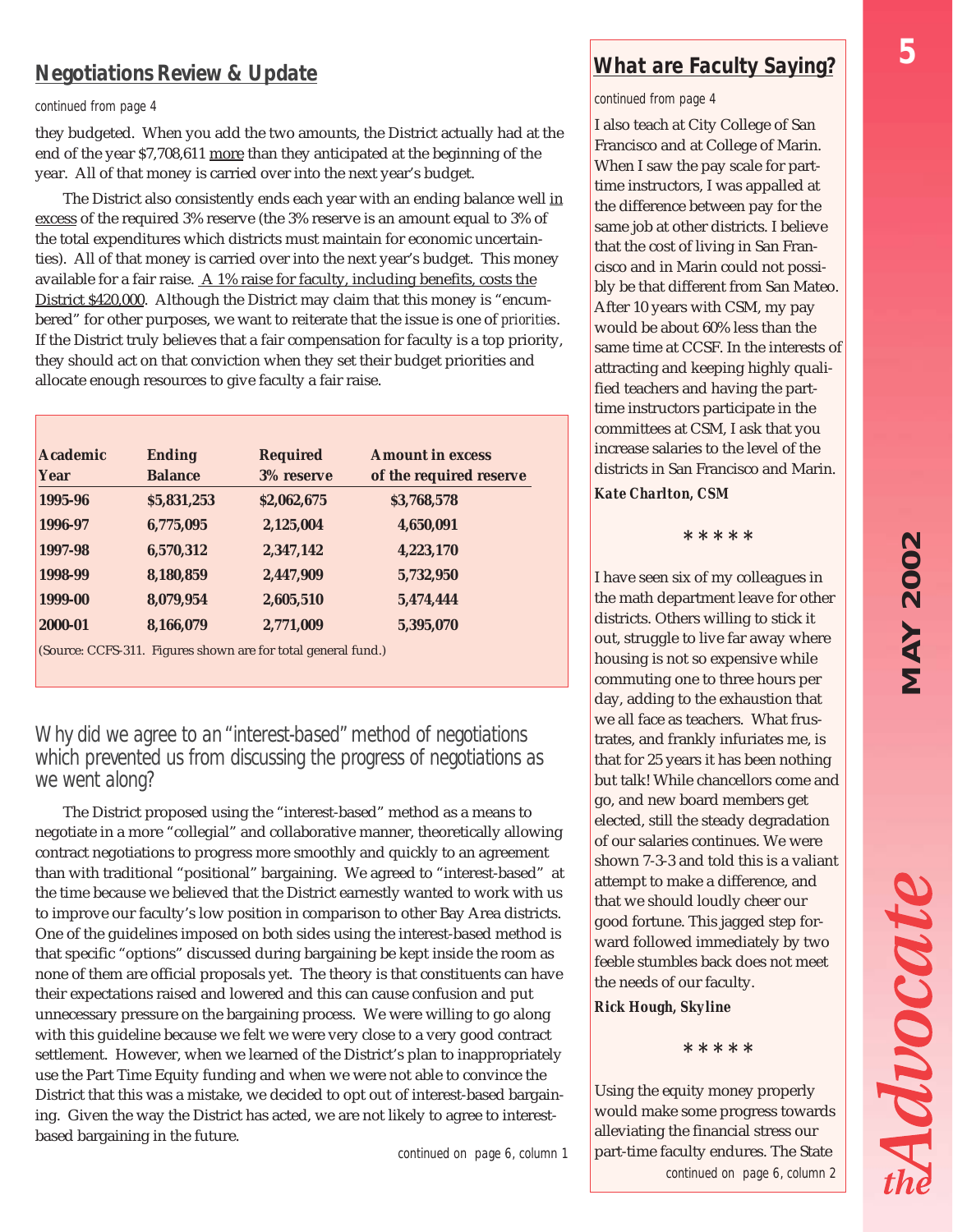*MAY 2002*

**MAY 2002** 

#### *Negotiations Review & Update*

*continued from page 5*

#### *Why don't we hire a professional negotiator?*

There are a number of reasons we haven't opted to go with an outside negotiator. First of all, we've checked with most of the other unions in the state and from what we've heard, the districts who have tried to use professional negotiators have had mixed experiences at best, while most of them report negative results. Chabot currently uses an outside negotiator and reports from faculty are that they are very unhappy with the situation. For one thing, professional negotiators are not as closely involved with our issues and, although they can be educated about our unique circumstances, they don't have the same dedication to students and personal understanding of our living and working conditions that an SMCCCD faculty member has. Futhermore, professional negotiators don't have to live with the consequences of the agreements they facilitate. They can move on to another district and never look back. Years ago our district used a "hired gun", as they're often referred to, and during that time the tone of negotiations was both hostile and negative. These are just some of the reasons that we have not gone in that direction.

#### *If you want equal pay for part-time instructors, does this mean they will be required to do all the same work that full-time instructors do?*

To answer this question, we can look to the example of City College of San Francisco. AFT 2121 and the CCSF district recently agreed to set the pay for part-time faculty at **85%** of full-time pay. In contrast*, part-time faculty in our District are currently paid 50% of full-time pay*. The March 2002 issue of *Union Action*, the voice of AFT 2121, explained why their pro-rata figure was set at 85%:

"85% is very close to the ratio of duties that parttimers are paid to perform as opposed to full-time tenured faculty. Part-time instructors have traditionally been responsible only for preparing for and teaching classes. Duties outside the classroom that full-timers are expected to perform include holding office hours (CCSF credit part-timers have had the option of holding paid office hours for the last few years), attending department meetings, serving on evaluation and tenure review committees, and serving on departmental and college-wide shared governance committees."

#### *continued from page 5*

has set aside this money for them; it is theirs. It is wrong of the District to use the equity funds in place of other District funds to increase part time compensation in line with full-time faculty. By doing so, the salary gap between part-time and full-time faculty remains, and this stasis is unacceptable. I agree that it is imperative that the District be guided with fiscal responsibility, but given the thrift of the District in past years, it seems it has overestimated its financial obligations and has ended up with a healthy rainy-day fund. Surely the District can honor the intention and letter of the law and use the equity money to make strides towards part-time faculty parity.

#### *Teeka James, CSM*

**\* \* \* \* \***

We hear rumors of other underlying factors affecting negotiations, if this is true, then what are they? This is very important for faculty to know and understand… It is the opinion of many faculty members that we don't want to follow in the path of the people who invested in many of the dot.com companies who are no longer in business. This means we need to know all of the facts so we can make our decisions based on the facts and not on the speculation of our negotiation team. Playing on people's emotions that they deserve more money needs to be substantiated by facts and not beliefs.

#### *Richard Escalambre, Skyline*

**\* \* \* \* \***

I fully support the AFT Union in its insistence that the state equity funds be used appropriately and legally. I fully support the Union in its stance that we are at an impasse in negotiations until you are ready to negotiate the use of the equity funds for adjunct faculty above and beyond a wage increase that first applies to all faculty. I fully support the Union in its efforts to bring our wages to a place where we become competitive with other community colleges in the Bay Area.

#### *Betty Lindgren-Young, Skyline*

The district's proposal does nothing to narrow the gap between part- and full-time faculty salaries, yet by law this is precisely what the equity funds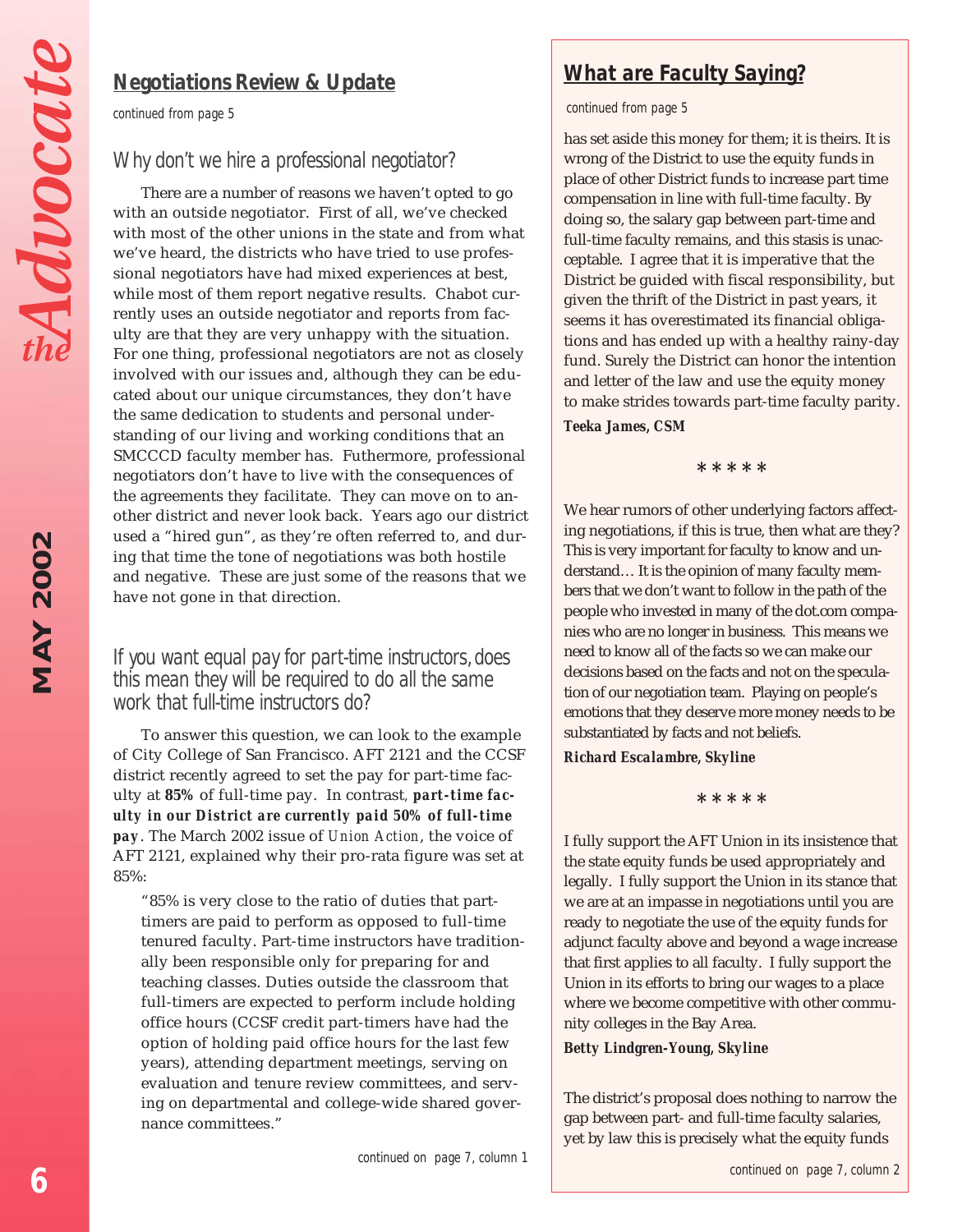# **MAY 2002** *MAY 2002*

Advocate

*7*

#### *Negotiations Review & Update*

*continued from page 6*

The article went on to explain why AFT 2121 will push for 100% pro rata in future negotiations:

"Beyond the vision of fatter paychecks in part-timers' pockets looms a broader goal: for demanding full pro rata for part-time instruction implies that they be treated as equivalent in all ways to their full-time counterparts, which includes performing commensurate duties along with accepting equal compensation. The long-term effect of part-timers' receiving full pro rata pay in exchange for performing a full complement of faculty duties and responsibilities would be to correct the fracturing of the faculty into two tiers and the resulting deprofessionalization of the majority of community college faculty jobs.

#### "**Who are the losers under the present two-tier faculty system?**

"....By demanding full pro rata pay, AFT recognizes that part-time instructors will be expected to contribute to the college outside the classroom by performing the same kinds of duties that full-time faculty are expected to do proportionate to the teaching load they carry. The expectation is that the two-tier system currently in place will eventually disappear as part-timers move closer to being paid as equals, as they begin to integrate fully with their colleagues in performing faculty duties at the college and as they attain the level of respect that their participation as equals demands. And, of course, the percentage of full-time faculty at CCSF should begin to grow significantly as the financial advantage to hiring part-timers recedes."

#### *Where are we in the Mediation process?*

We have held two lengthy mediation sessions and have a third scheduled for May 17th. As we stated earlier in this article, the District has not made any offers that use the Part-Time Equity funds properly. Between sessions we have been working through the Mediator, Paul Roose, to float some ideas to the District and they have done the same. Unfortunately, once again, none of the District's offers propose to use the equity funds properly nor do they propose any increases in our benefits cap. They have continued to offer 7-3-3 for full-time faculty but have not been interested in adding a growth formula in the third year that would share growth revenues with faculty. There has also been some backsliding on the sabbaticals issue on the part of the District.

We will continue to try to work toward a settlement that is legal and fair for all faculty. We realize that this process is frustrating, especially because it is so late in the school year. We are also frustrated and ready for it to be solved. We would all like to leave for the summer knowing that a good settlement has been reached, and we are doing everything in our power to try to make this happen.

#### *What are Faculty Saying?*

*continued from page 6*

were to be used for. I wish to express my extreme disappointment that the district would try to cheat its part-time faculty in this way, especially when we are already compensated less than 50% of what our full-time colleagues make.

#### *CSM part-time instructor since 1998*

**\* \* \* \* \***

I wrote you a few weeks ago about my experience on the CSM Math Dept. screening committee. My fears have been realized: our candidate took a job at deAnza at much higher pay.

*Rick Kavinoky, CSM*

**\* \* \* \* \***

The 7-3-3 offer does barely anything to increase our low salary rank among Bay Area colleges. During negotiations, this was the stated intention of the District's new Chancellor. Additionally, the folding of funds specifically designed for improving part-time equity into the salary increase seems an outrageously improper gesture one that is also illegal.

#### *David Laderman, CSM*

**\* \* \* \* \***

Why is it that the top salary for teachers at Foothill/De Anza District is \$18,000.00 more per year than the top salary in our district?

*Jim Promessi, Skyline*

**\* \* \* \* \***

Your memo characterized part-timer equity pay as if part-timer interests were opposed to ours. But part-timer equity is an issue for all of us. Their salaries must be brought into line with ours, and their obligations to the institution expanded too.

*Madeleine Murphy, CSM*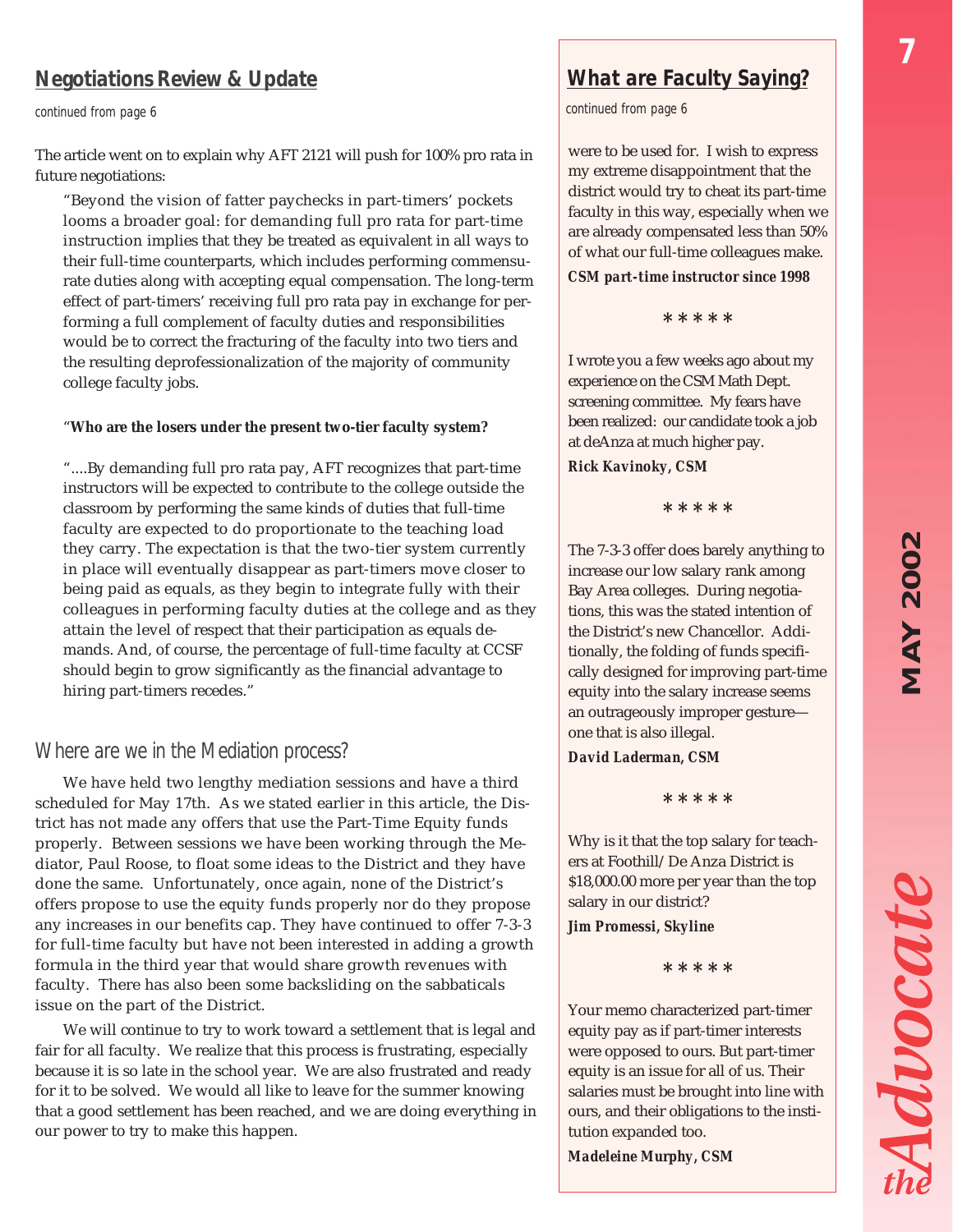## *Affirmative Action: A Response to a Response*

#### *by Paul Roscelli, Cañada*

In the fifth grade I ran for Vice President of my grammar school. In a speech to my classmates I promised I would get my grammar school a Coke drink machine (a promise, by the way, I never fulfilled). That promise set off a hailstorm of abuse that I have not seen the like of again—that is, not until I wrote an article for the November 2001 *Advocate* about race, gender and Prop 209…. It just goes to show you what gets people's dander up and their pens a writin'.

Fairness demands that I point out the factual errors and logical inconsistencies in the article, "Creating a Climate of Non-Discrimination in a Post-Affirmative Action Era" in the March 2002 *Advocate* penned by ten of my colleagues.

**Affirmative Action No Longer Exists**: According to my colleagues, the *Connerly* decision holds that "affirmative action [per se] will no longer be a part of the hiring practices…" In fact, its holding, as it relates to public colleges, was limited to "affirmative action practices which use race and gender preferences" in government hiring and public school admissions. It held these polices violated both Prop 209 and the federal Equal Protection Clause. Nothing in the Connerly decision prevents community colleges from employing race and genderneutral forms of "affirmative action." In fact, a current web search of most any California public university or state college will prove my point. Visiting the UC Berkeley home page one is but a few mouse clicks away from a plethora of "affirmative action programs," programs that are alive, well, flourishing—and, crucially, race and gender-neutral.

**What is meant by the phrase "affirmative action?"** George Orwell, author of Animal Farm and 1984, warned of a future society that uses language to create rhetorical "swindles and perversions." My colleagues' article uses the phrase "affirmative action" nineteen times. In contrast it uses the phrase "race and gender preferences" only three times. Why the preference (no pun intended) for the former? Is it because my colleagues



know that opinion polls show the public (and I am sure academia too) is far more sympathetic to the phrase "affirmative action" than to the phrase "race and gender preferences?" In poll after poll, large majorities, on the order of two-thirds or more, of all racial, ethnic and gender groups in America demonstrate a strong distaste for granting individuals hiring or admissions preferences based on race or gender. To test this hypothesis, try the following: Take my colleagues' article and substitute the phrase "race and gender preferences" each time you find the phrase "affirmative action." Does the piece still retain its moral authority—is it still as persuasive?

My colleagues argue that it is both "false and misleading" for me to compare the discrimination faced by Blacks due to Jim Crow laws to the discrimination faced by whites (and in some cases Asians), due to today's race and gender preferences. Fair enough, especially insomuch as the burden produced by the Jim Crow laws far exceeded the burden created by current race and gender preferences. With all due respect however, this issue of "how much one group has suffered" misses much of my (and the legal community's) point. The courts don't usually look at the magnitude of past discrimination when deciding if more

recent "compensating" discrimination is permissible—especially when it's race based. The Law requires a compelling reason to allow any form of race-based preference—regardless of the size of the previous harm or the remedy's compensating nature. Such a test is extremely difficult to meet. Moreover, the Courts have a real problem with legislative solutions for racism which allow the benefits to flow to those who were not directly the recipient of the harm while attaching the burden to those who, using my colleagues words, "are not slave owners or descendants from them…" Courts are concerned with good reason; past societal discrimination, absent a finding of specific harm to a specific individual, is not a compelling enough reason to burden an entire group for the sins of its fathers and mothers. America is a country founded on the idea of individual rights and individual responsibilities.

My colleagues believe that my lumping of the experiences of Blacks under Jim Crow with that of whites under race and gender preferences for purposes of comparison is like comparing apples to oranges. At the same time, they seem untroubled by their own uncritical lumping of Asian and Latino discrimination with that of Blacks for purposes of characterizing present day discrimination as broad, pervasive and ongoing. I mean no disrespect to the faculty of Asian and Latin descent, but I have real trouble with my colleagues' analogizing the experiences of Asians and Latinos to a group who were bought, sold, chained and separated from their families by force. And I am not alone. Michael Barone, a political historian and author of a recent bestseller entitled *The New Americans*, makes a similar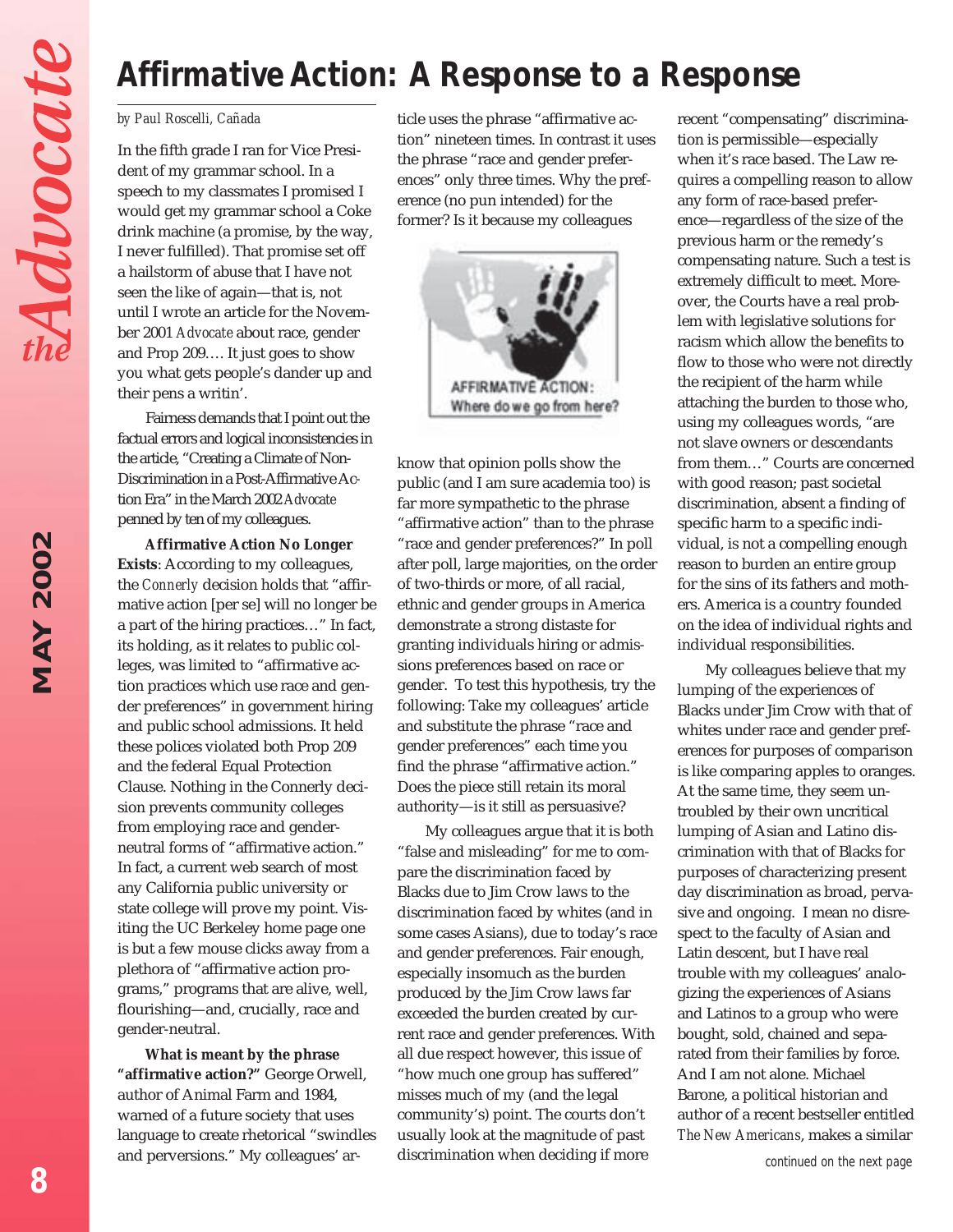# **MAY 2002** *MAY 2002*

#### *Affirmative Action*

*continued from the previous page*

and compelling case for analogizing the Asian experience to that of the Jewish experience of the early 20<sup>th</sup> century and the present Latino experience to that of the Italian experience of the same time frame. Discrimination, Barone argues, did exist for these groups—just not on the magnitude suffered by Blacks. He argues that treatment of Blacks was a uniquely shameful experience in American history and should be viewed as such.

**Despite our differences, I am heartened by my colleagues' desire to discuss this topic** and I hope it will go further. Currently two colleges have vehicles that, if they wish, could serve as a possible place for further discussion. Cañada has its Title V forums and CSM has its President's Lecture Series, Diverse By Design. Perhaps in the future these forums will invite those with a diversity of thought to speak. For instance, these forums could host several prominent local academicians such as Stanford's Shelby Steele and Thomas Sowell, and UC Berkeley's John McWhorter. Each of these men (of African American ancestry) brings a diverse, and as yet unrepresented, perspective to the table. I understand this suggestion has been made to Cañada's Title V program in the past hopefully it (and they) will be welcomed.

### *Affirmative Action: A Brief Response to Roscelli*

The authors of the article to which Paul Roscelli is responding would like to refer readers to our original article, which can be found at http://aft1493.org/ advo.html (March 2002 issue). We believe that our original article adequately addresses the issues he raises in this one.

But we do concur with Roscelli that this important issue should be discussed at all campuses, perhaps via forums and speaker series. Let the dialogue continue…

#### In unity,

Karen Wong (Skyline English), Jen Helton (Cañada History), Rachel Bell (Skyline English), Derrick Williams (Cañada English), Sandra Nieto (Skyline Math), Jennifer Castello (Cañada ESL), James Carranza (CSM English), Jane McKenna (Cañada Librarian), Nancy Kaplan-Biegel (Skyline English), Jaunita Alunin, (CSM English)

### *CSM Faculty & Students Hear Noam Chomsky Discuss Aftermath of September 11*

#### *by Dave Danielson, CSM*

On March 22, 2002 several College of San Mateo faculty members and students attended a talk by Noam Chomsky in Palo Alto. Professor Chomsky, an MIT linguist and long standing social/political critic gave a talk entitled "Looking into the Abyss."

Chomsky spoke on a range of topics focused upon September 11th and following. These topics included examining the definition of terrorism, exploring the history of terrorism and the United States, the role the media plays in portraying the events since September 11th, the Nuclear Posture Review and missile defense system, the US and world courtıs decisions, and what the future holds regarding these topics.

Of these the most important, in my opinion, was the analysis of US media reporting and the lack of full comparison for comprehension. Chomsky began by asserting that the events of 9/11 were huge atrocities. (In other places he has said that this atrocity was probably the worst in the modern history outside of war.) How the events were reported and assessed outside of the US is very instructive and necessary for the citizens of the United States to understand.

The foreign press rightly condemned the attacks, yet many reminded their readers that others have also suffered from earlier terrorist attacks. Some of these attacks have come at the hands of the United States. He named Panama and Nicaragua as case examples. Another specific example of media issues concerned a newscast lauding the changes in Afghanistan following the end of the Taliban rule regarding the Afghan people being allowed to traditionally celebrate New Year. At the same time similar repression was stepped up in Turkey, a recipient of huge amounts of US military aid, against their Kurdish population. No news agency reported this discrepancy. (Since his talk it was reported in the Chronicle on 4/20/02 that Turkey will take over leadership of the peacekeepers in Afghanistan from Britain.) Chomsky argued that the selective reporting gives the people of the US an importantly distorted view of world events.

Anyone interested in reading a full version of my notes from the talk can find them on the union web site (AFT1493.org) by clicking on *The Advocate* link.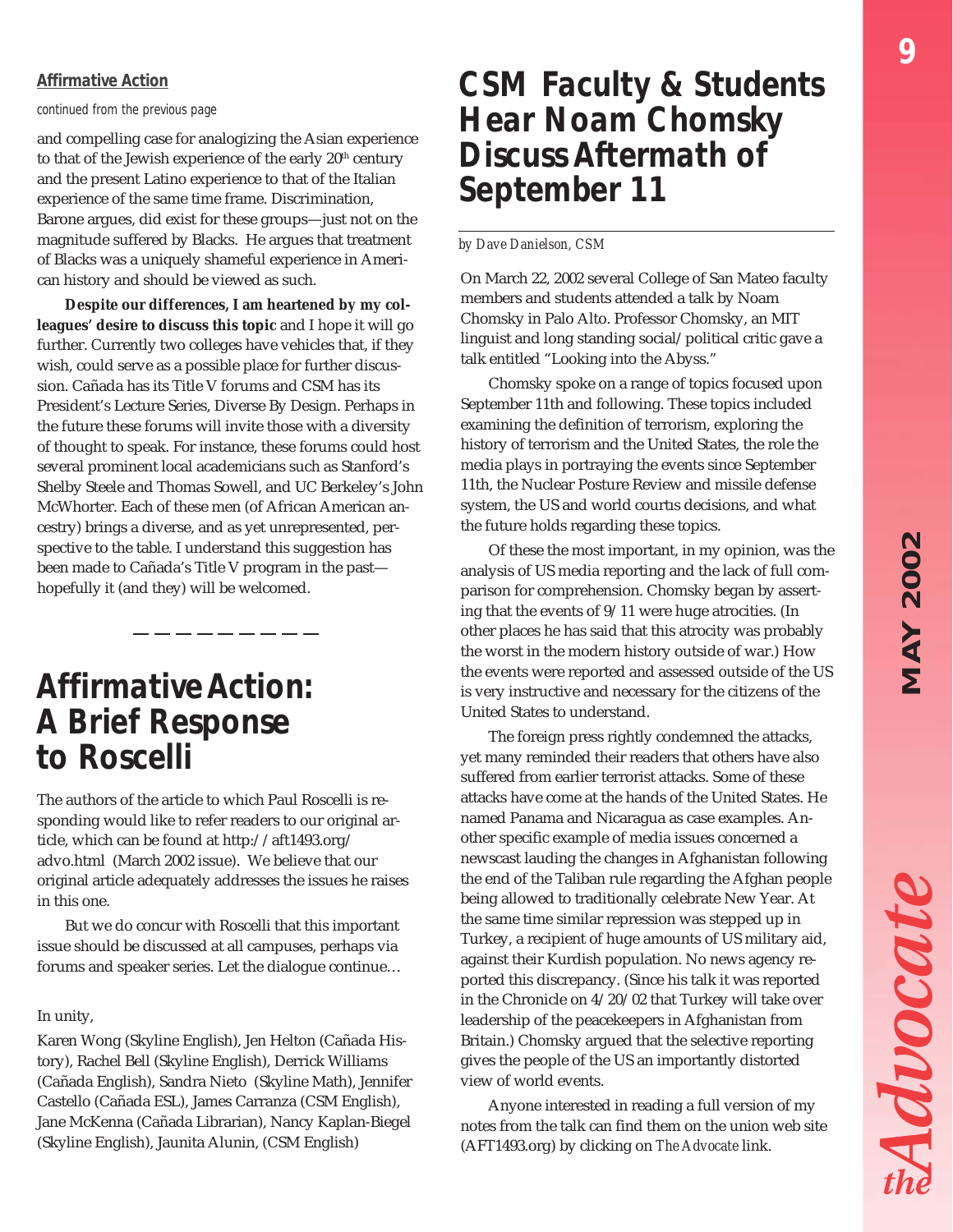#### *CSM CHAPTER REPORT*

## *Space Allocation, Renovation and the Facilities Master Plan*

*John Searle, CSM Chapter Chair*



In the November 2001 *Advocate*, I reported on the Master Plan as it applied to the CSM science facilities. This article is an update, based on an interview with

*John Searle*

CSM's Bob Loeffler, who is handling the job and responsibilities of Nancy Morrissette: a job going under the title of temporary Dean of Administrative Services. Presently the College is seeking a fulltime replacement. Bob Loeffler's major role is orchestrating the CSM space allocation program in response to "The Bond". In brief, his job is to coordinate the elaborate game of musical chairs, where the players (programs) are known but the chairs (buildings) are subject to change on a daily basis.

In January of this year groups of faculty were assigned to a dozen different focus groups to decide on program and space needs. In the Sciences, the dean assigned one faculty per discipline to meet weekly. In February, a committee (similarly chosen) was assigned the job of interviewing architect companies for the job of designing the Science Building. The tAP company (architects of the original Master Plan) won the prize. Space allocation involves deciding which program moves into which new buildings. For example, Building 18 will be renovated so the displaced program and people (the first wave of refugees) will move into a modular portable village.

Bob Loeffler indicated that all the rooms and buildings at CSM are to be renovated using the Bond Money. The discussion of CSM program needs is scheduled to be completed by May 2002, when the architects go to work on the raw data (our requests). In the case of the Science Building, this will continue until October '02, building design to be completed by October '03, and building completion by November '05.

The future look of the CSM campus will include a newly reconfigured "main entrance" with buildings 5 & 6 renovated to house all the needs of the students, described as a "one stop shop" in the Facilities Master Plan. A second "North Campus Entrance" is anticipated to compete with this main entrance and will be integrated with the new Science Building situated on the hillside below building 18 and 19.

To create space for this North Campus Entrance and Car Park, Buildings 25, 26, 27 are planned for demolition. Obviously, science faculty (presently occupying 10, 11, 12) can't move until the new Science Building has been completed and ready for habitation (estimated date November 05). Faculty are told the Science Building has a \$21 million tag on it, a figure determined using a complex formula provided by the State Chancellor's Office that includes consideration of such factors as college size and age, student body demographics, etc. Unfortunately, using modern day values for square footage, our

perceived needs cost out at \$35 million. To stay on target time wise we have to par this value down to the allotted \$21 million by the end of May!! Bob Loeffler was uncertain whether that includes money for equipment and instrumentation. This author notes that the Board Report in July 01 identified moneys for CSM construction, and separately and specifically \$40 million GO Bond for Technology and Equipment.

There are some ongoing uncertainties. On March 18, buildings 21-23 were on the hit list for demolition; a day later, a focus group meeting decided instead to renovate them (for among other occupants, the nursing program). Although it has been decided that Occupational Technology and Communication (presently located in buildings 21-27) will be relocated to buildings 10-12, it is undecided whether these buildings (10-12) will be extensively renovated, or simply demolished and rebuilt, a decision to be based on a cost analysis. A new "Information and Technology Center" identified on the Master Plan to be located in the region of 20-23 is presently an unfunded dream.

I welcome an update from other focus groups: my worry is that all of the focus group planning is being done in isolation from one another.

Advocate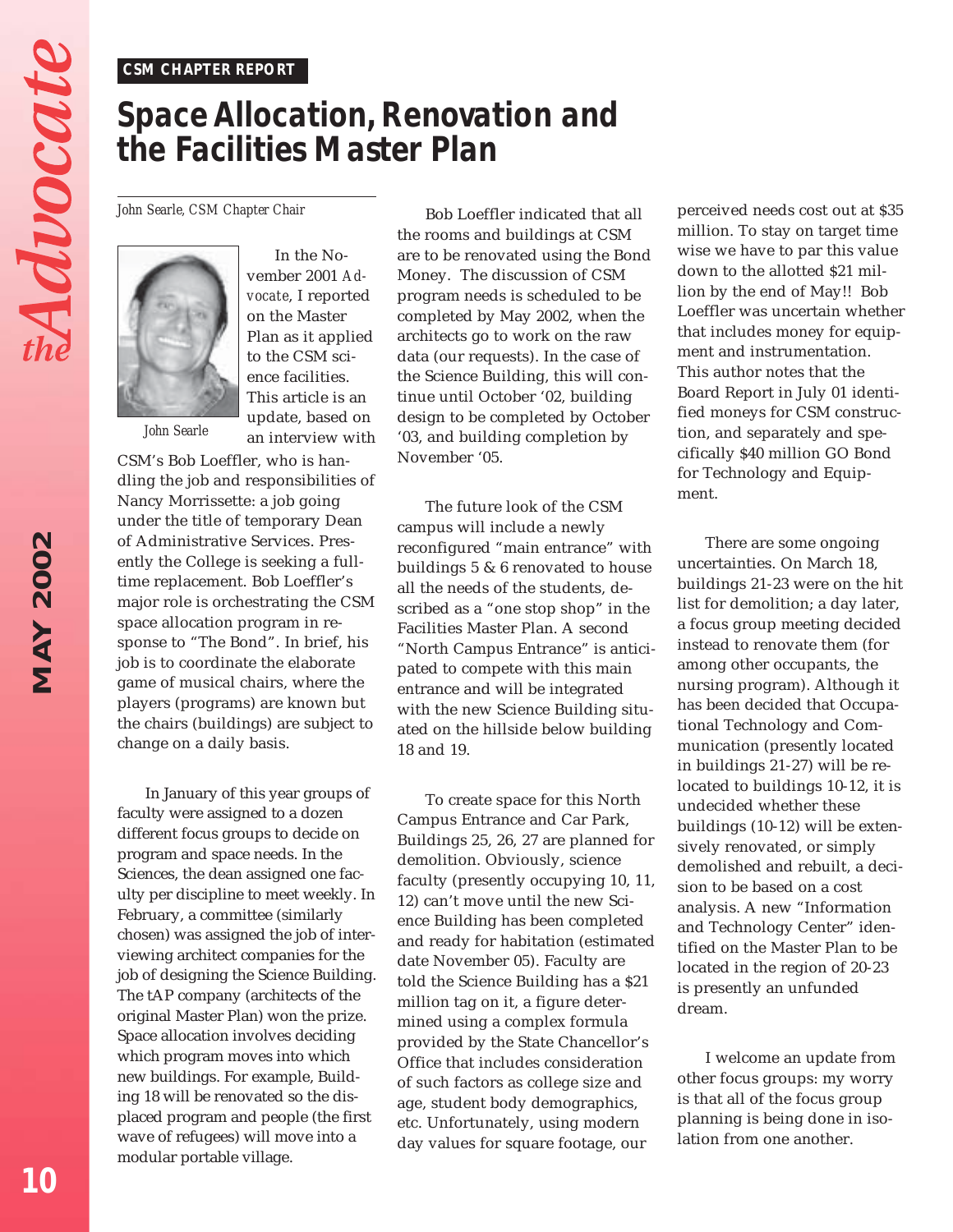# **MAY 2002** *MAY 2002*

Advocate

#### *FACULTY PROFILES*

## *Skyline's Tony Jackson: Standing Up for What He Believes*

#### *by Linda Vogel, Skyline*

*First they came for the Communists and I didn't speak up because I wasn't a Communist.*

*Then they came for the Jews, and I didn't speak up because I wasn't a Jew.*

*Then they came for the trade unions, and I didn't speak up because I wasn't a trade unionist.*

*Then they came for the Catholics and I didn't speak up because I was a Protestant.*

*Then they came for me, but by that time, no one was left to speak up.*

—Pastor Martin Niemoeller,

Nazi Germany

Enter psychology professor Tony Jackson, frequently seen gliding swiftly and gracefully cross campus as he races to one of the many Skyline activities he supports.

 I first had a chance to work with Tony through Title lll. When we intro-

duced ourselves with a descriptive phrase—something unusual about ourselves— Tony said, "I'm fearless." That he may be, and it takes courage to fight for just causes, but he also has a warm, giving, caring, and committed side which is consistent with his life's work.

"I was definitely inspired by my mother. I spent the first six years of my life in New Orleans, LA, but my mother had a dream of a better life for herself and her family, so she brought my brothers and me to South Central Los Angeles where she worked and went to school. I remember as a youngster in grade school saying,' My name's Paul Jackson, and I love everyone.' That attitude later changed as I had trouble accepting Caucasians because of the area I was living in and the police activities."

With the support of family, he did well in school and sports, and went on to become the first of his family to go to college right after high school. He briefly considered the field of electronic engineering, but eventually decided on psychology at Cal State at Dominguez where he joined a research team and majored in applied psychology. That background led to California School of Professional Psychology where he continued his research on

what would become germane to his doctoral thesis: creating interventions for young black men who have a history of violence.

Now a full-time psychology instructor at Skyline for

three years (after 6 years of part-time teaching at Skyline and 3 years at College of Notre Dame), Dr. Jackson says, "I want to help students think for themselves."

However, teaching is but a small part of all he does. Another adage he shares is, "Don't let school interfere with your education." The variety of activities he cares

*Tony Jackson*

about reveals his interest in the psychological well being of the whole person.

 He's active as a campus recruiter and supporter of Afro-Americans, ASTEP mentor, and AASA—Afro-American student group—sponsor. Currently, he spearheads a program to help faculty and staff communicate and support cultural events. And he has just started working with the Athletic Scholarship Fund to help fund the education of deserving athletes. Tony works hard to bridge the gap between athletics and academics and believes faculty support for athletic events is getting better.

Then there are the political organizations he works with: the *October 22nd Committee* which serves to raise the level of awareness of police brutality and police murder as well as give support to victims of police violence, and *Refuse and Resist Organization* that fights against unjust criminalization laws. "More and more, I'm getting back to the community work I love." Whether it's on campus or in the community, Tony Jackson stands up for the right thing.

*11*